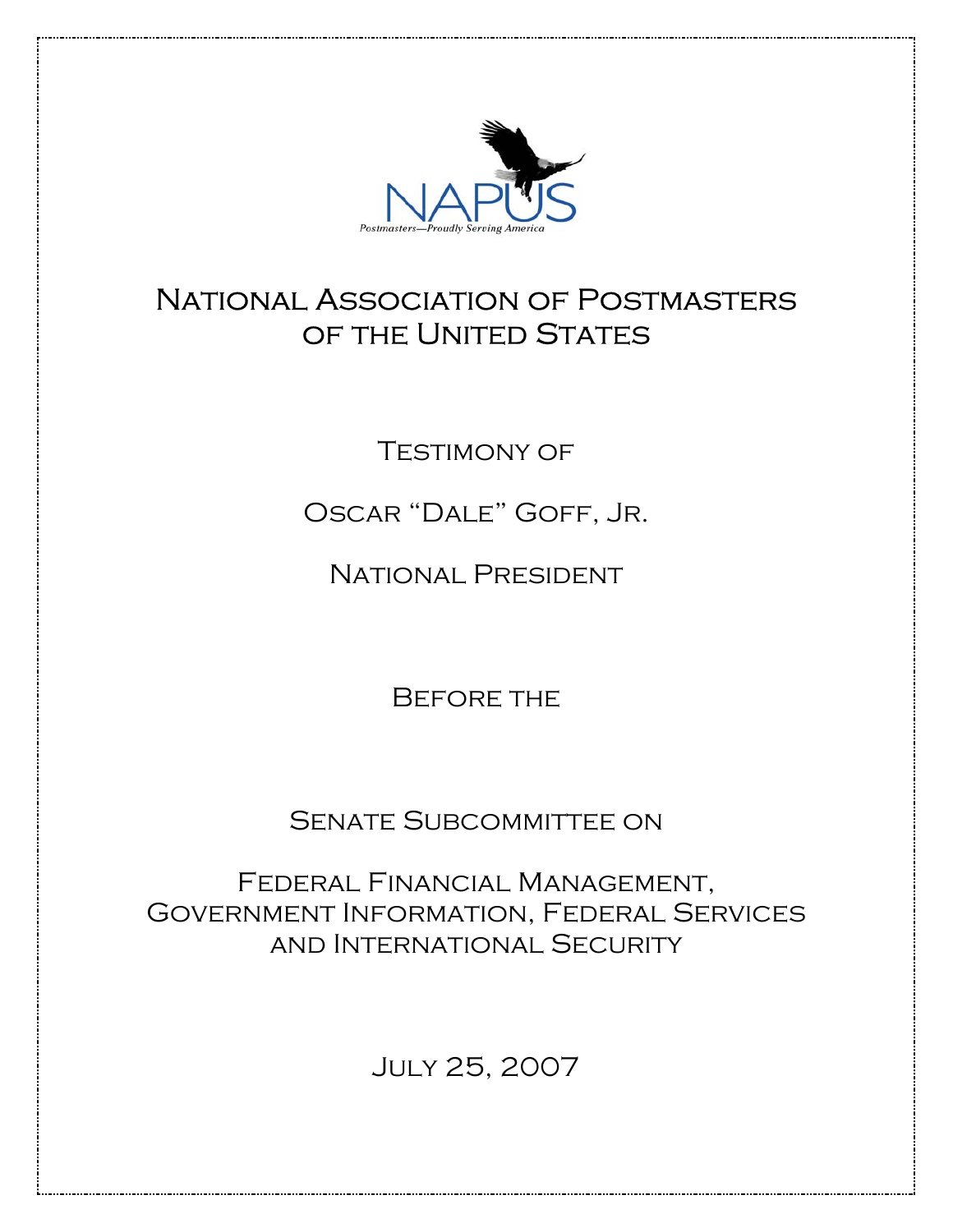Mr. Chairman, Ranking Member Coburn, and distinguished Subcommittee members, I am Dale Goff, President of the 40,500-member National Association of Postmasters of the United States (NAPUS). I welcome the opportunity to appear before the Subcommittee to share with you my thoughts regarding the ongoing implementation of the Postal Accountability and Enhancement Act – Public Law 109-435. As Postmaster of Covington, Louisiana, I understand the challenges and opportunities that the new law is currently presenting to the U.S. Postal Service. Additionally, I recognize the benefits that my customers will reap from the new law, as the Postal Service meets the new challenges, and exploits the opportunities presented to it.

As signed into law, the Postal Reform Act is still not a finished product; I believe that Congress did not intend it to be so. Congress charged postal managers, craft employees, the Postal Regulatory Committee, postal stakeholders, and the Postal Service itself to complete and perfect the legislative project. Implementation is the key to success. Together, the postal community needs to put the finishing touches on your artwork. However, postal reform is not "paint-by-the-numbers" and the lines within which we must employ our brushstrokes are not so clearly defined. Therefore, Postmasters are working with the postal community to help guarantee the triumph of Postal Reform to present to America the finished product. I have faith that implementing the new law will not be as daunting as passing it. Presently, Postmasters are discussing with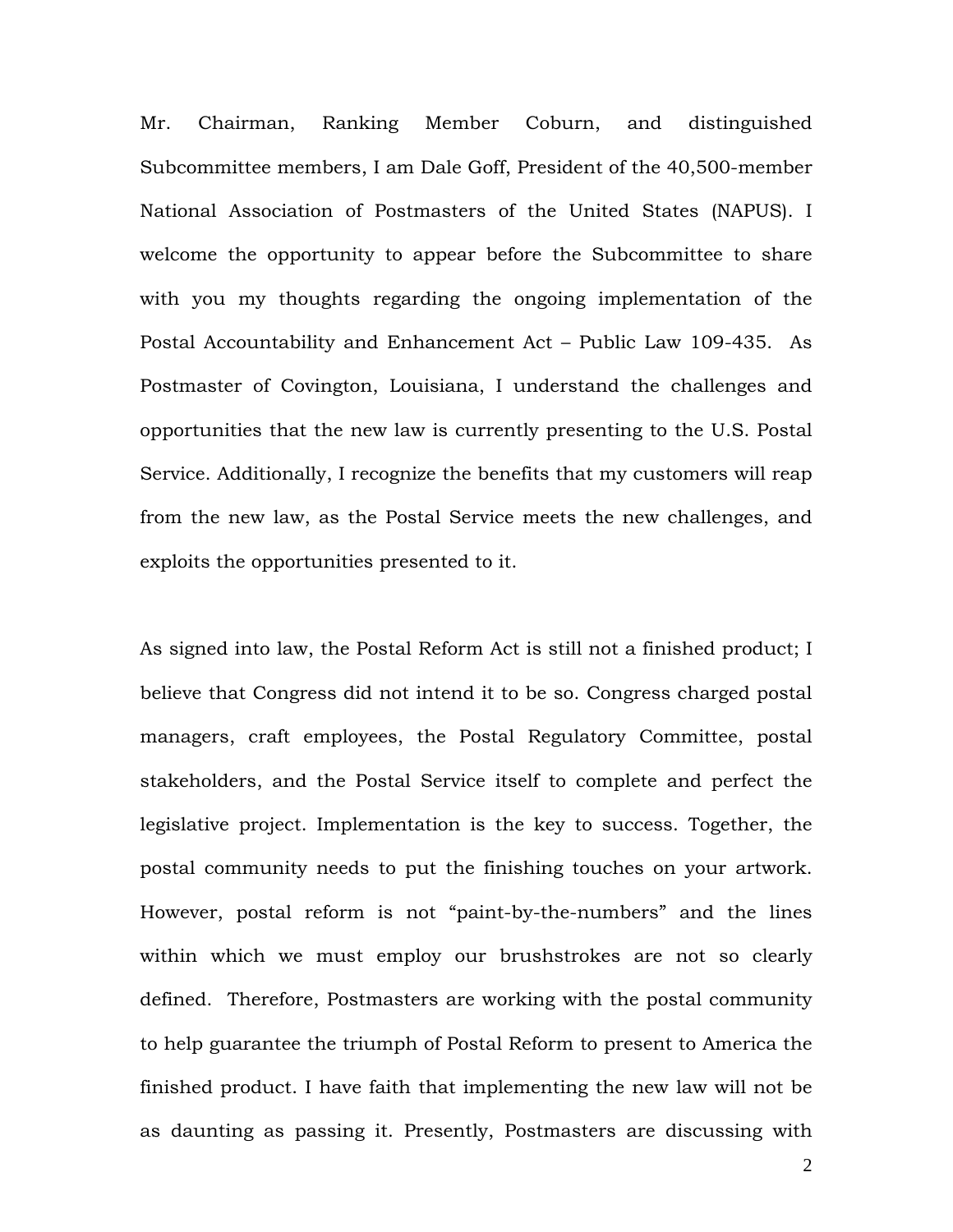Postal Headquarters, the PRC and others strategies on how to ensure the new postal paradigm enhances this postal system.

Thirty-six years ago, people of postal faith labored to make the Postal Reform Act of 1971 work for the benefit of this country. In the early 1970s, I recall there was tremendous anxiety about the creation of the Postal Rate Commission and the establishment of a self-sufficient federal entity that was mandated to break even. How would this new postal creation be able to survive? Well, it did, and it evolved into the most efficient postal system in the world. In 2006, we created a Postal Regulatory Commission with new powers, and instead of break-even selfsufficiency we are now anticipating the Postal Service will be a profitmaking enterprise. Postmasters believe that the new law provides the Postal Service with new tools to maintain its high standards.

As you may recall, on April 19, NAPUS submitted testimony to the Subcommittee. I would like to very briefly outline the key points that NAPUS made earlier at that time. First, we underscored the timeless importance of a universal, affordable, and accessible Post Service. Second, we highlighted the role that Postmasters will continue to play in ensuring the quality and reliability of mail service to your constituents. Third, we cautioned the Subcommittee that chronic Post Office understaffing undermines mail service, and could jeopardize the ability of Postmasters to ensure compliance with certain aspects of the section 404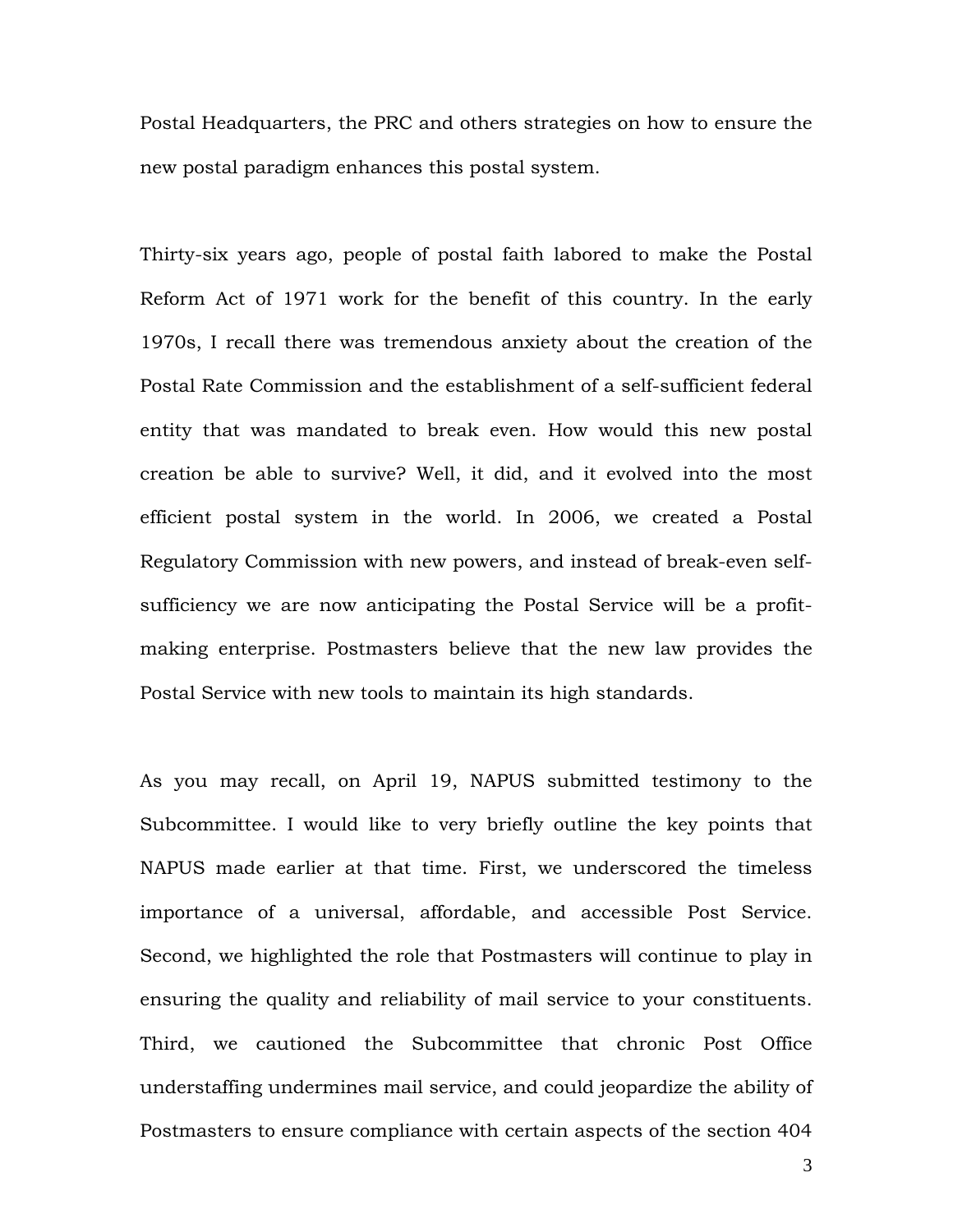of the Sarbanes-Oxley (SOX) Act, as applied to the individual Post Offices by Postal Headquarters.

In order to meet this last challenge, NAPUS is currently meeting with the USPS SOX point people on how Post Office should put into practice SOX requirements. Indeed, we all want successful accountability. For this reason, NAPUS intends to continue to work with Postal Headquarters to secure the necessary staffing levels to efficiently and effectively operate our nation's Post Offices, whose core function is to accept and deliver mail.

NAPUS is working to educate the managers-in-charge of the approximately 26,000 Post Offices about the fresh approach necessary under PL 109-435. We are explaining to Postmasters the responsibilities that they may have under the new Act. Obviously, education and training are an absolute necessity. Therefore, it is important for NAPUS, in conjunction with the Postal Service, to develop an appropriate instructional program and to effectively and clearly communicate the new processes and expectations to frontline postal managers.

Postmasters and the Postal Service are accustomed to a long-lead time between filing a rate case and the implementation of the new rates. Congress recognized the adverse consequences of a protracted lag time between a proposed rate adjustment and its execution. Therefore, the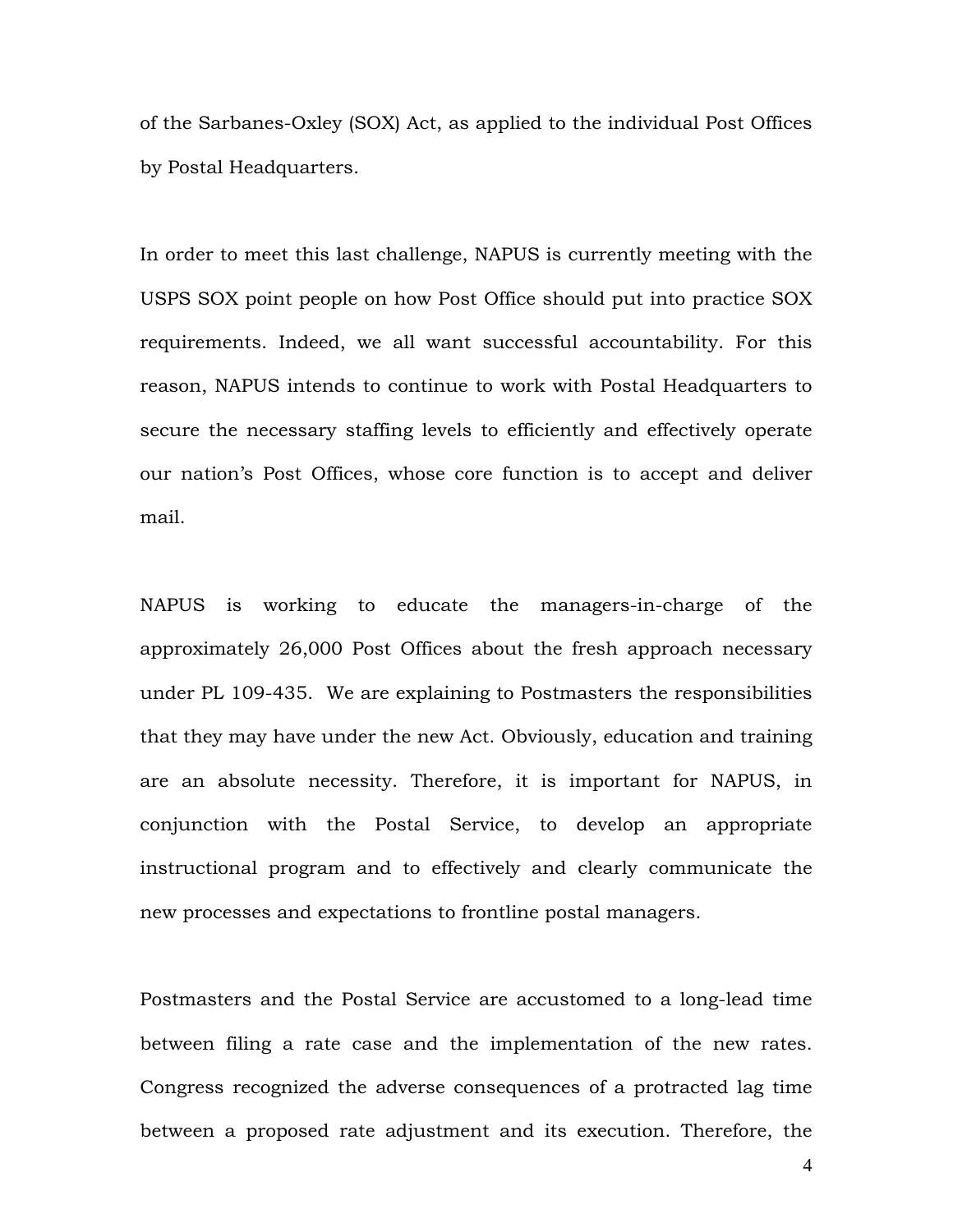new law authorized periodic predictable rate adjustments. It will be incumbent that the Postal Service anticipates regular rate adjustments in its software and the software packages developed for mailers. The Postal Service will have to download new rate data into retail postal facilities software expeditiously. At the same time, Congress and the PRC need to recognize that there may be a time, or times, in which the Postal Service may be forced to file the much-reviled exigent rate case. Although, under the new law, postage for market-dominant products is indexed, the American public's access to a universal postal system is not.

Postmasters are familiar with the over-three-decade concept that the Postal Service operated within a breakeven world. Now that the Postal Service can retain earnings, a "profit" incentive is built into the postal model. In order for this new business model to operate properly, Postmasters need to be allowed to make operational decisions, without the level of micromanagement to which they have grown accustomed. Implicit in this empowerment is idea that the Postmaster will be equipped with the necessary resources, including personnel, to market postal products to the community that they serve. Indeed, the Postal Reform Act presents Postmasters with the prospect of promoting new post products to their customers and being able to market "competitive" postal products. I have been telling my members that the future of the Postal Service may very well depend on how well we are able to expand our product line, both in the market and in the competitive domain.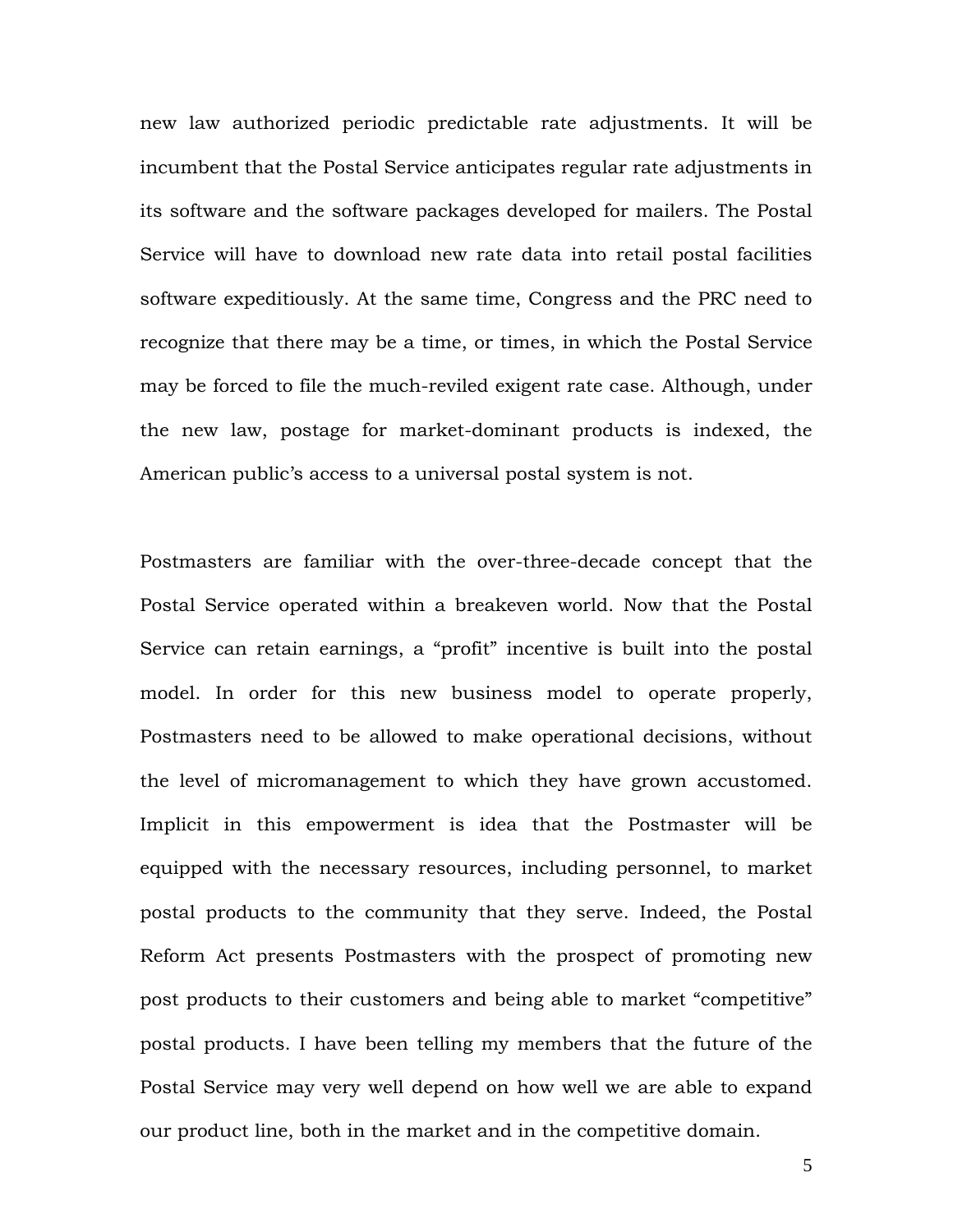Currently, the Postal Service earns 90% of its revenue from marketdominant products. These are the items that will be indexed to inflation. Postmasters are cognizant of the challenge imposed in operating under a price-index system. It is also important to understand that over the lifespan of the Postal Reorganization Act of 1971 – a time period when faxes became widespread, emails began to encroach on mail volume, and health care costs were accelerating at record velocity – postage rates were still able to keep pace with inflation. Employee productivity, creative management, and committed teamwork made this possible – and I believe these same factors will continue under the new rate system.

We have witnessed the precipitous erosion of first-class mail, which used to represent the preponderance of mail volume. We have inherited a postal culture that relies on volume mailings, not necessarily value mailings. The system has bred volume discounts, not value incentives. It will be important that the Postal Service and the Postal Regulatory Commission work together to create appropriate incentives to encourage mailers to emphasize value in their mail program, rather than simply generate volume. Certainly, the advent of *Intelligent Mail* creates that "eureka" opportunity for the Postal Service.

In a large part, the Postal Service's success with marketing competitive products will depend on whether the agency will be permitted to operate